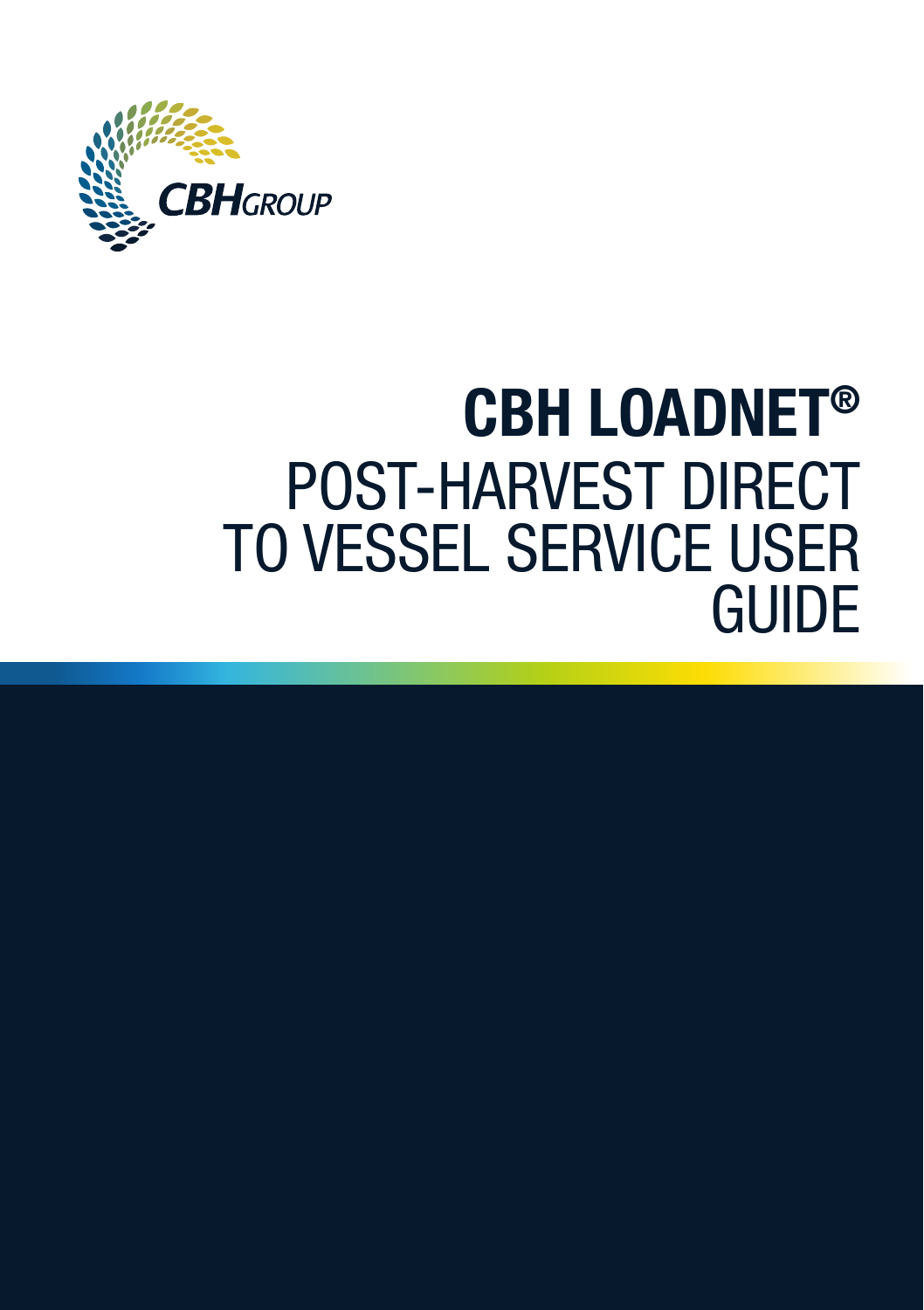# **CONTENTS**

| <b>ACQUISITION SERVICES AND GROWER NOMINATIONS</b> | $\overline{2}$ |
|----------------------------------------------------|----------------|
| Overview                                           | $\overline{c}$ |
| Direct to Vessel Target Date                       | $\overline{c}$ |
| Setting the Start and End Dates                    | 3              |
| Managing Limits                                    | 4              |
| <b>Concurrent Vessels</b>                          | 5              |
| <b>GROWER NOMINATION PROCESS</b>                   | 6              |
| Overview                                           | 6              |
| Process                                            | 6              |
| Notes and Restrictions                             | 7              |
| <b>CONFIRMING LOADS FOR A VESSEL</b>               | 8              |
| Overview                                           | 8              |
| Process                                            | 8              |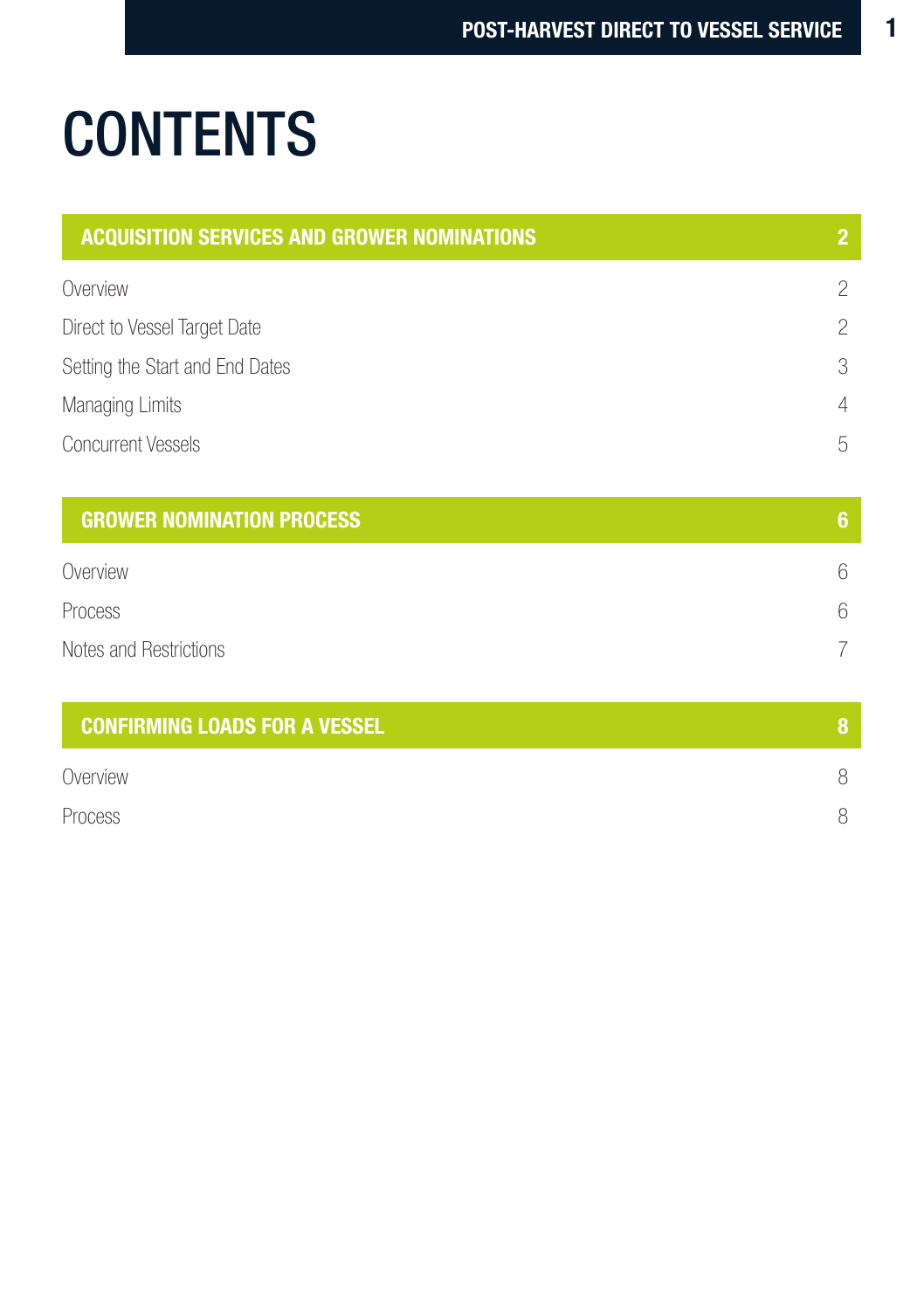## ACQUISITION SERVICES AND GROWER NOMINATIONS

### **OVERVIEW**

When using CBH's Direct to Vessel service, Marketers will need to set up the service via LoadNet for Marketers for their Direct to Vessel sub-entity each time they have a vessel planned. The services are set up to control:

- The start and end date (and time) for delivery and nomination for a vessel
- The commodity and grade/s that are required for the vessel
- The amount of grain that will be accepted (either on a daily or seasonal basis)

Previously, services via LoadNet for Marketers could only be opened or closed in real time. This functionality has not changed and it is still possible to open and close services 'on demand'. Recent changes to the way that Integrated Services are managed include the ability to set the service to 'Open' or 'Close' on a future date and/or time. This will allow Marketers to pro-actively manage Direct to Vessel services.

### DIRECT TO VESSEL TARGET DATE

*At least* 15 days prior to the arrival of a vessel, Marketers are required to specify the 'Fixed ETA' on an Export Nomination (VNA) and this will determine the Direct to Vessel Target Date and the available window for Grower deliveries and nominations. The available window is 14 days prior to this date, but does NOT include the Direct to Vessel Target Date itself. A notification will be sent to advise the start and end dates for the window for all VNAs with Direct to Vessel batches.

For multi-port vessels, the Direct to Vessel Target Date for subsequent ports will be determined by CBH Operations and a notification email will be sent.

As soon as you have your Direct to Vessel Target Date you can set up your services.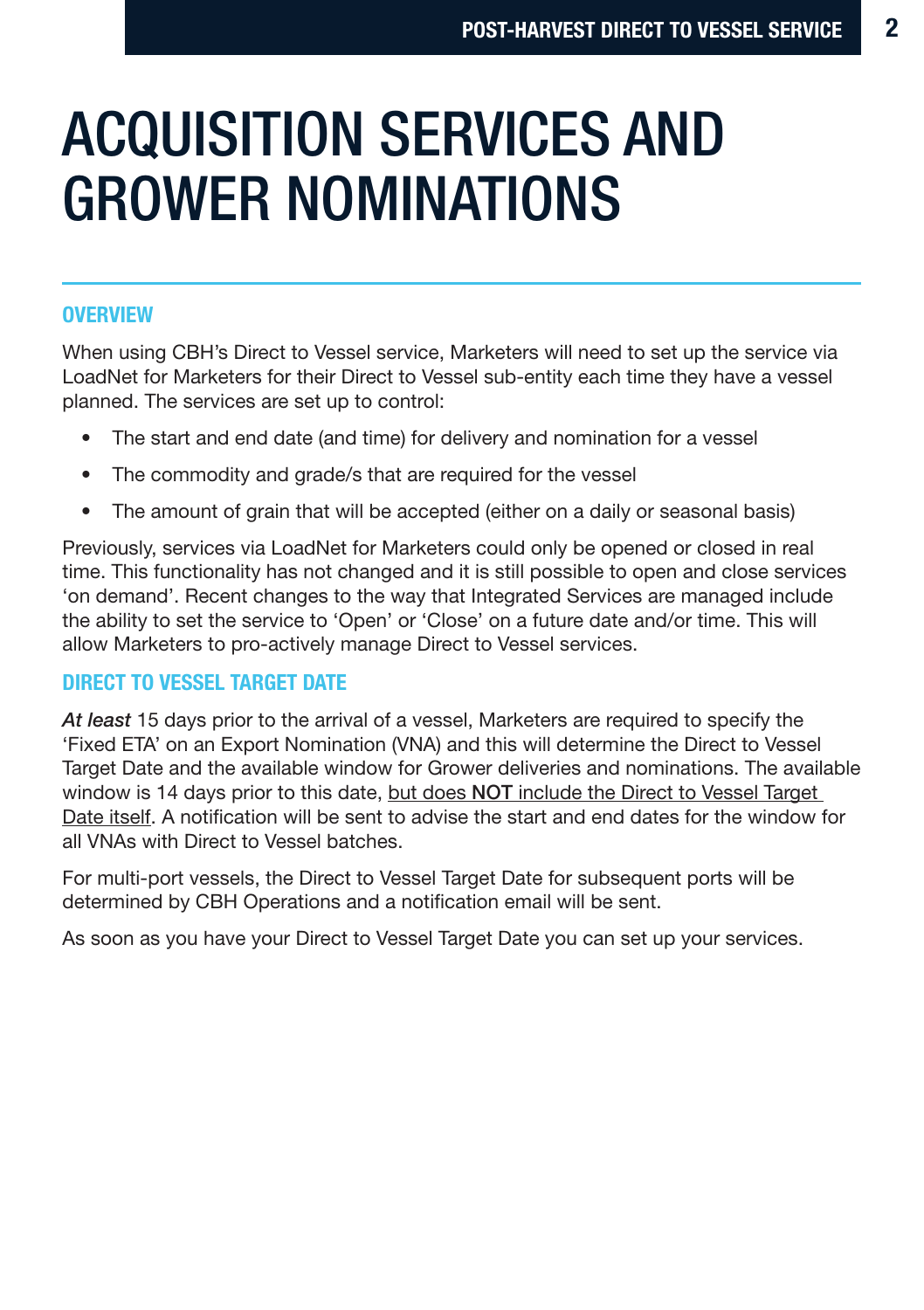### SETTING THE START AND END DATES

1. After logging into LoadNet for Marketers, navigate to Acquisition Setup on the main menu and select Manage Integrated Services from the sub-menu.



2. Use the drop-down lists to select the Direct to Vessel sub-entity and Commodity. Select the Port and click 'Update'.

| Daily<br>Seasonal                                                                                   |  |
|-----------------------------------------------------------------------------------------------------|--|
| <b>Service Status &amp; Daily Accumulation Limits</b>                                               |  |
| Seasonal and Daily Limits are mutually exclusive and are checked separately.                        |  |
| Please note: Opening and closing zones will change the status of all destination sites in the zone. |  |
| Season: 2016/17 v                                                                                   |  |
| Owner: Direct to Vessel<br>$\boldsymbol{\mathrm{v}}$                                                |  |
| A zero limit indicates that there is no limit checking required.                                    |  |
| Commodity: Canola                                                                                   |  |
| Storage Grade:<br><b>ALL</b><br>$\pmb{\mathrm{v}}$                                                  |  |
|                                                                                                     |  |
| Zone                                                                                                |  |
| <b>ALBANY</b>                                                                                       |  |
| <b>ESPERANCE</b>                                                                                    |  |
| <b>GERALDTON</b>                                                                                    |  |
| <b>KWINANA</b>                                                                                      |  |
| Update                                                                                              |  |

3. If the window start date is in the future, select the future status of 'Open', enter the window start date and the window start time (say 01:00) and click 'Update'.

| CAN1                 | <b>Closed</b> | Open $\Box$      |          |
|----------------------|---------------|------------------|----------|
| Enter future status: | Open          | 0100<br>03/10/16 |          |
| Seasonal Limit:      |               |                  | 0        |
| Nominated YTD:       |               |                  | $\Omega$ |
| Update               |               |                  |          |

4. Note: If the window has already opened, you can use the checkbox option to open the service 'now'.

| <b>Service Entry</b> | <b>ALBANY</b>                                   |             | <b>Zone Totals</b> |
|----------------------|-------------------------------------------------|-------------|--------------------|
| CAN1                 | <b>Closed</b>                                   | Open<br>ىسا |                    |
| Enter future status: | --select status--<br>hhmm<br>−<br>dd/mm/yy<br>۰ |             |                    |
| Seasonal Limit:      |                                                 |             |                    |
| Nominated YTD:       |                                                 |             |                    |
| Update               |                                                 |             |                    |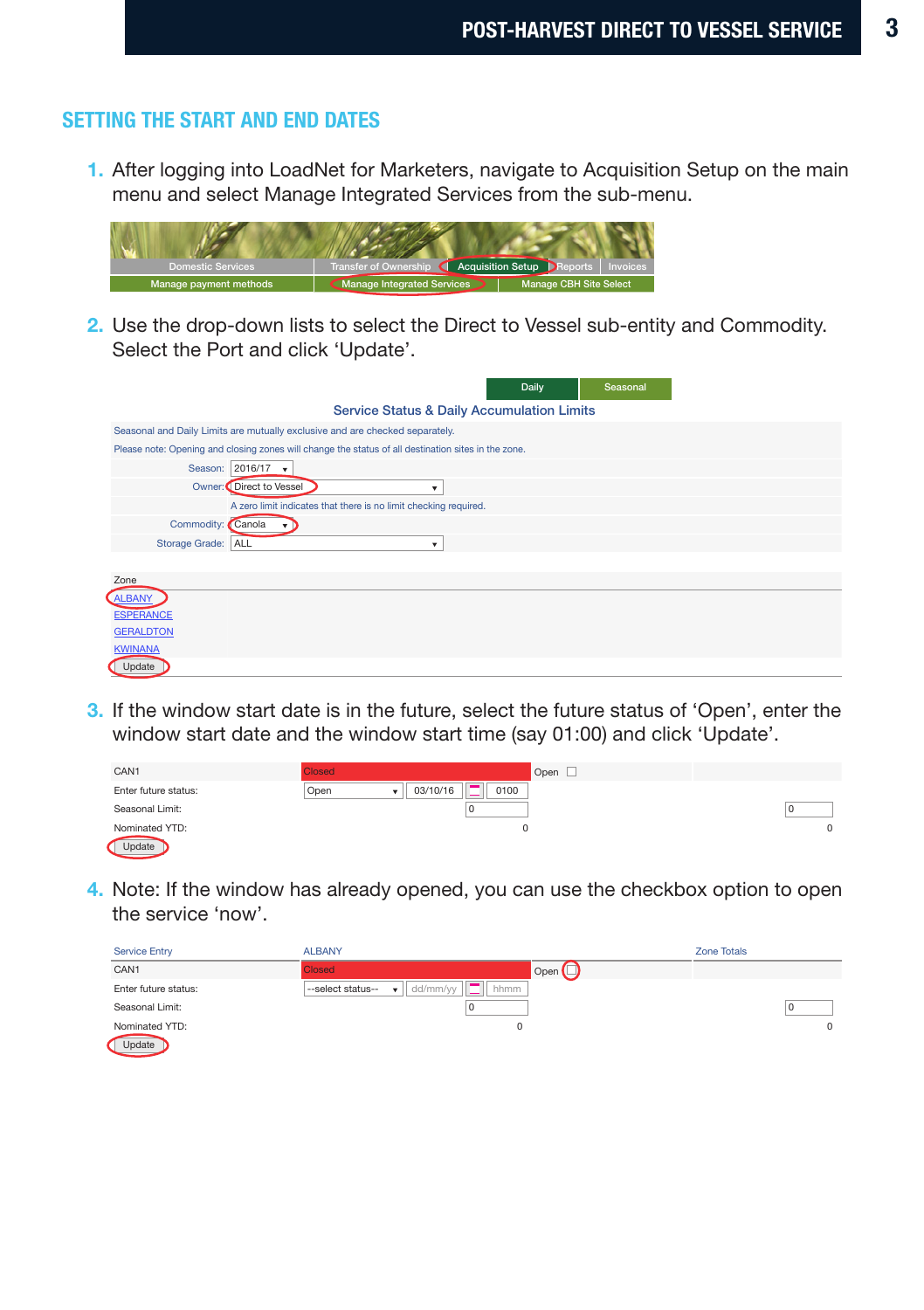5. Next, select the future status of 'Closed' and enter the window close date and time (say 23:59). Click 'Update'.

| CAN1                 | <b>Closed</b>         |                       | Open<br>ட |  |
|----------------------|-----------------------|-----------------------|-----------|--|
|                      | Open 3/10/16 01:00:00 |                       | Delete    |  |
| Enter future status: | Closed                | 2359<br>16/10/16<br>۰ |           |  |
| Seasonal Limit:      |                       |                       |           |  |
| Nominated YTD:       |                       |                       |           |  |
| Update               |                       |                       |           |  |

6. If you make a mistake, click the 'Delete' checkbox next to the date/s and click 'Update'.

| CAN <sub>1</sub>     | <b>Closed</b>         |                  | Open                |            |
|----------------------|-----------------------|------------------|---------------------|------------|
|                      | Open 3/10/16 01:00:00 |                  | Delete <sup>[</sup> |            |
| Enter future status: | Closed                | 16/10/16<br>2359 |                     |            |
| Seasonal Limit:      |                       |                  |                     | $\circ$    |
| Nominated YTD:       |                       |                  | 0                   | $^{\circ}$ |
| Update               |                       |                  |                     |            |

7. The system will automatically open and close the service on the nominated dates. In the example below, the Direct to Vessel Target Date is 17th October.

| CAN <sub>1</sub>     | <b>Closed</b>                                   | Open    |
|----------------------|-------------------------------------------------|---------|
|                      | Open 3/10/16 01:00:00                           | Delete  |
|                      | Closed 16/10/16 23:59:00                        | Delete  |
| Enter future status: | ÷<br>hhmm<br>dd/mm/yy<br>--select status--<br>٠ |         |
| Daily Limit:         | $\sqrt{2}$                                      | $\circ$ |
| Nominated Today:     | 0                                               | 0       |

8. Repeat this process for each grade, commodity and port

### MANAGING LIMITS

Depending on how you manage the Growers that will fulfil your Direct to Vessel commitment, you may want to set a limit on the service. Setting a limit will prevent Growers from nominating more grain than you need for the vessel.

Please note that the limit you set in Acquisition Services does not link with your VNA maximum in the Direct to Vessel batch. CBH Operations will use the VNA maximum for all reconciliations and rebates and therefore you should only ever set your limit to match your VNA maximum as nominated against your Direct to Vessel entity.

Use the Seasonal Site Total to control the overall limit for the season. You can update the totals at any time or just increment the total each time you set up the service for a new vessel (recommended).

Note: A zero limit indicates that there is no limit checking required. When setting your overall volume in LoadNet it needs to match the min max fixed amount of tonnage that is nominated on the VNA and allow for the applicable shrinkage rate.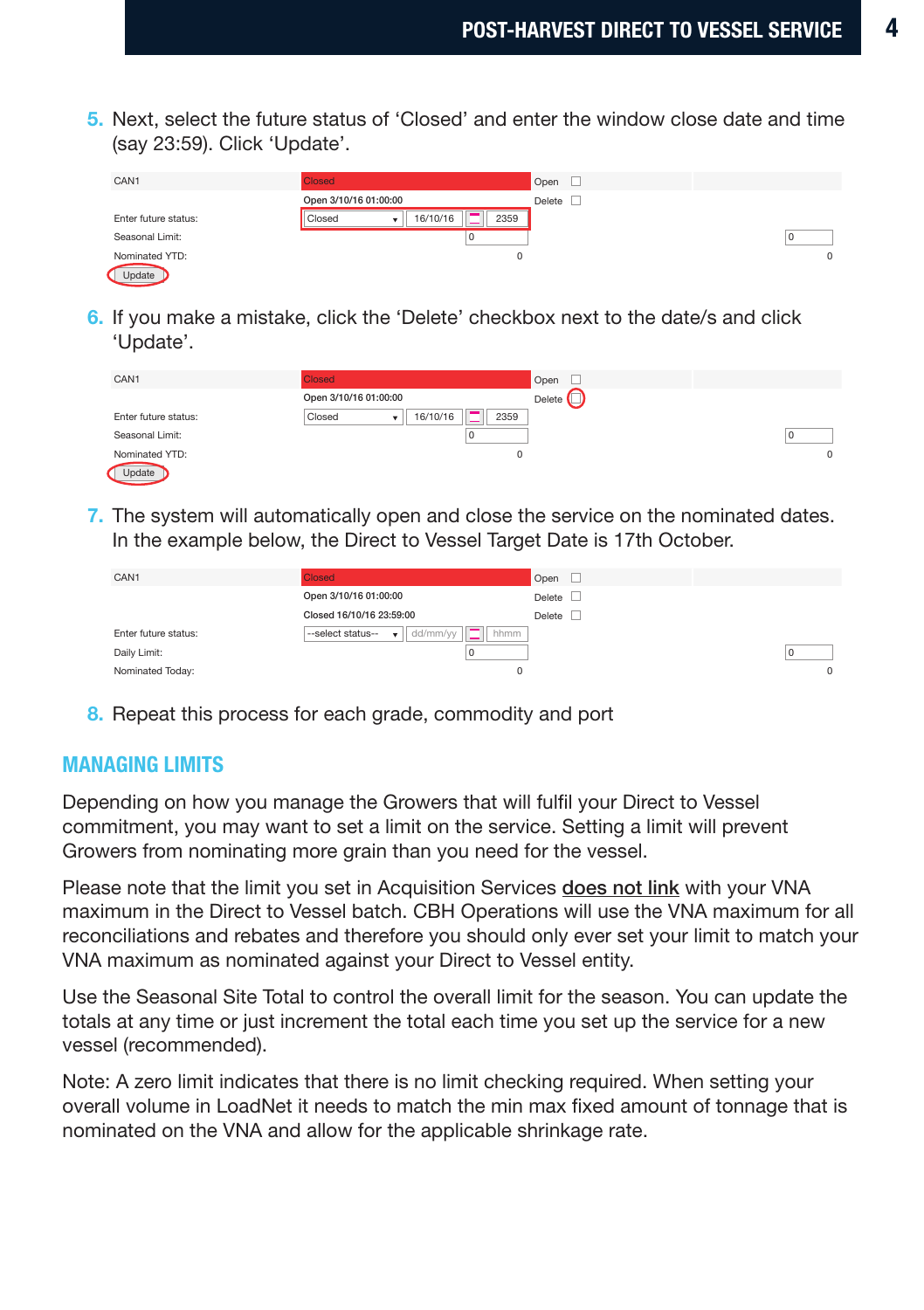1. Ensure you are on the Service Status & Seasonal Accumulation Limits screen by clicking on the Seasonal tab/button



2. Check the amount nominated YTD to calculate your new limit

| CAN1                 | <b>Open</b>                           | Close |
|----------------------|---------------------------------------|-------|
| Enter future status: | --select status--<br>dd/mm/vv<br>hhmm |       |
| Seasonal Limit:      |                                       | O     |
| Nominated YTD:       | 97                                    |       |

3. Enter or update the Seasonal Limit under the port site and click 'Update'

 In the example below, the limit is 150 tonnes and the previously nominated amount is 97 tonnes. This means there is an available limit of 53 tonnes.

| CAN1                 | Open                                  | Close |    |
|----------------------|---------------------------------------|-------|----|
| Enter future status: | --select status--<br>hhmm<br>dd/mm/vv |       |    |
| Seasonal Limit:      | 150                                   |       | 10 |
| Nominated YTD:       | 97                                    |       | 97 |

### CONCURRENT VESSELS

It is possible that, on occasion, vessels may have concurrent or overlapping delivery windows. To manage this process, use the following steps:

- 1. When you have the Direct to Vessel Target Date, check the current status of the service
- 2. If the service is closed, proceed to set up the service as you would normally
- 3. If the service is open and the start date is today or before today
	- a. Delete the existing future 'Closed' date
	- b. Enter the window end date for the new vessel as the new 'Closed date
	- c. Increase the Zone limit by the amount required for the new vessel
- 4. If the service is open and the window start date is in the future, follow steps 3a and 3b above and set a reminder when the window is due to open to adjust the limits if necessary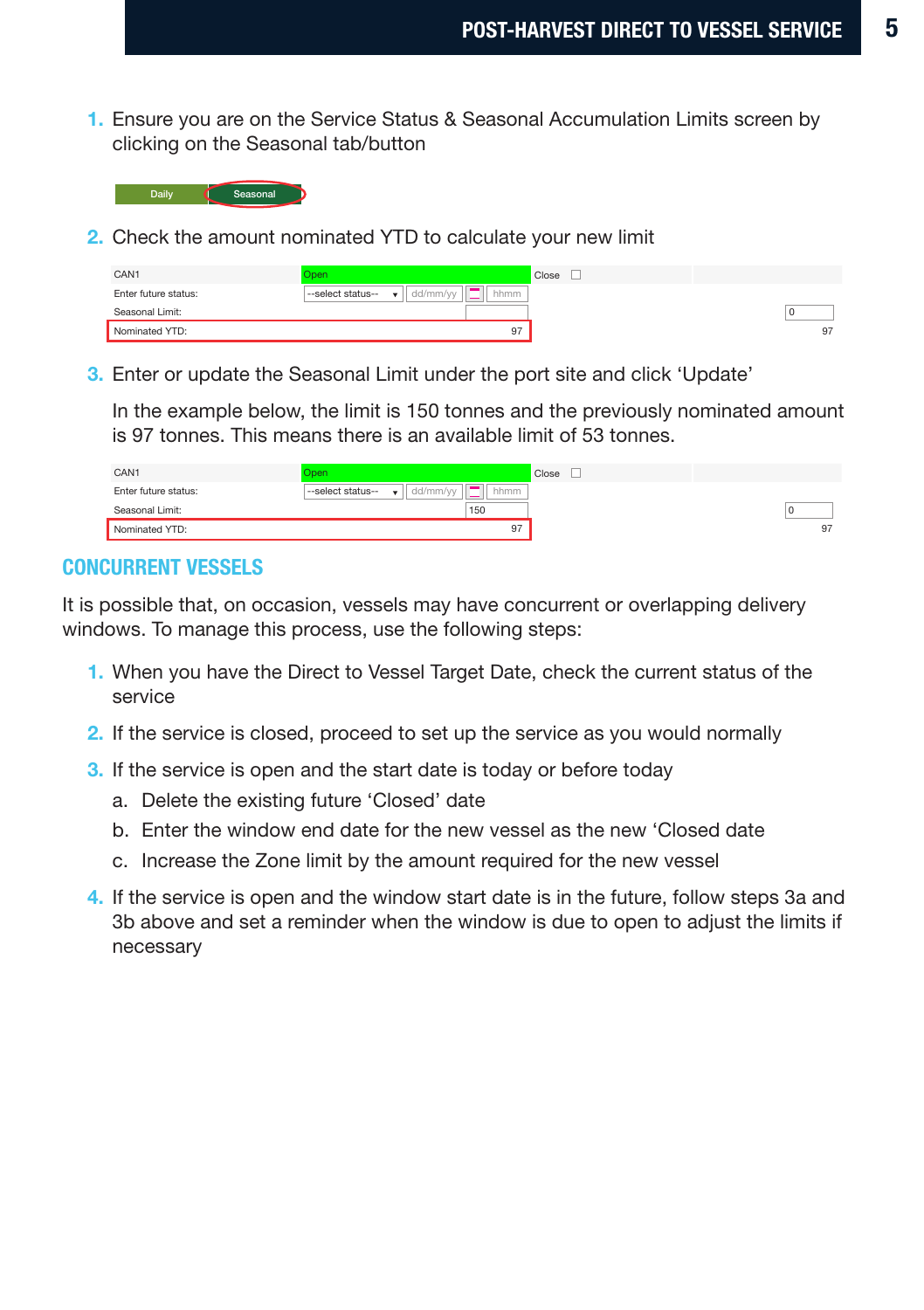### GROWER NOMINATION PROCESS

#### **OVERVIEW**

When using the Post-Harvest Direct to Vessel service, the Grower nomination process is basically the same except that the Grower needs to choose the Direct to Vessel marketer from the list. Additionally, there are some restrictions on which loads can be nominated.

### PROCESS

1. Select the Direct to Vessel marketer from the Marketer list (Marketers using Direct to Vessel will have a new entity in the list).



- 2. Select the loads to nominate as Direct to Vessel. All Direct to Vessel loads must be delivered and nominated within the Direct to Vessel window. It is recommended that Growers nominate as soon as possible after delivery to ensure compliance within the criteria.
- 3. Complete the nomination as usual.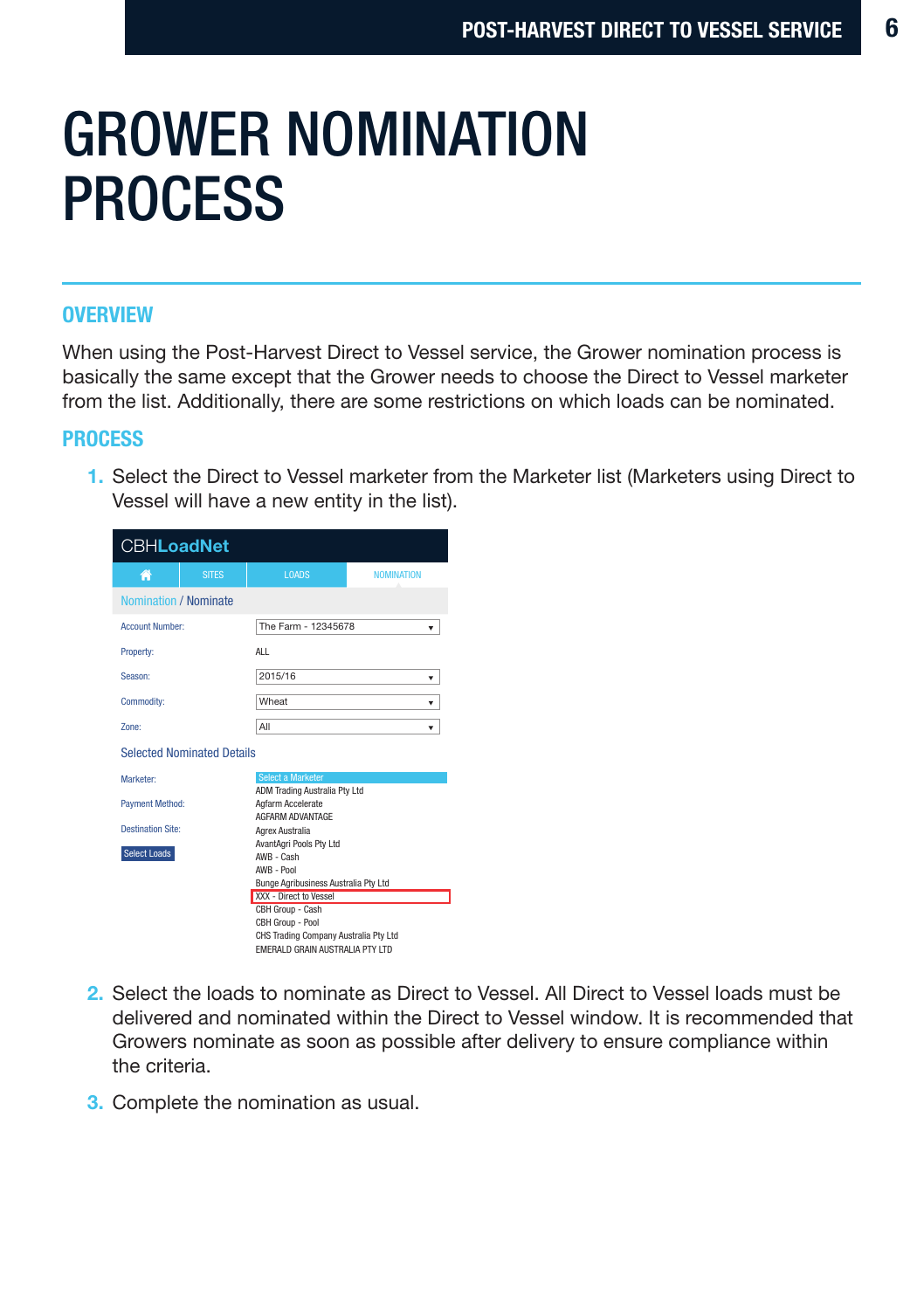### NOTES AND RESTRICTIONS

1. Loads that were delivered prior to the window start date will be ineligible for nomination. (Note: it may be possible for a Grower to nominate a load that was delivered in a previous DTV window provided they meet commodity and grade requirements. These loads will not meet the criteria and will be deemed ineligible for a rebate.)

| <b>Sites</b>     | Load Number $\Diamond$<br>Ò. | <b>Tare Date</b><br>Ŏ.<br>& Time | ю.<br><b>Load Grade</b>               | Net Tonnes | <b>Tonnes to Transfer</b> | <b>Messages</b>                           |
|------------------|------------------------------|----------------------------------|---------------------------------------|------------|---------------------------|-------------------------------------------|
| <b>GERALDTON</b> | 30500217                     | 8/09/2016<br>0:09:30             | APW2 - Australian Premium White(APW2) | 53.58      | All<br>.00                |                                           |
| <b>GERALDTON</b> | 30500300                     | 8/09/2016<br>0:09:00             | APW2 - Australian Premium White(APW2) | 7.78       | All<br>.00.               |                                           |
| <b>GERALDTON</b> | 30500306                     | 7/09/2016<br>0:14:00             | APW2 - Australian Premium White(APW2) | 52.56      | All<br>.00                | Service Not Available at time of delivery |
| GERALDTON        | 30500375                     | 8/09/2016<br>0:09:00             | APW2 - Australian Premium White(APW2) | 49.38      | All<br>.00.               |                                           |
| <b>GERALDTON</b> | 30500393                     | 8/09/2016<br>8:00:53             | APW2 - Australian Premium White(APW2) | 51.38      | All<br>.00                |                                           |
| <b>GERALDTON</b> | 30500433                     | 1/09/2016<br>11:54:04            | APW2 - Australian Premium White(APW2) | 51.54      | All<br>.00                | Service Not Available at time of delivery |
| <b>GERALDTON</b> | 30500675                     | 7/09/2016<br>18:32:08            | APW2 - Australian Premium White(APW2) | 50.28      | .00<br>All                |                                           |
| GERALDTON        | 30550273                     | 8/09/2016<br>0:09:00             | APW2 - Australian Premium White(APW2) | 46.00      | All<br>.00.               |                                           |

- 2. Loads that were not delivered to the port site (excluding depots such as Chadwick and Brazier Street) will not be available for nomination.
- 3. If Marketer limits are in use and the Grower nomination exceeds the limit, the Grower will receive an error message on LoadNet. Nominations will not be processed above the limit set on the service.



- 4. As a Marketer, you need to lock in your DTV tonnes at least 15 days prior to the Fixed ETA. You cannot increase tonnes after this point in time.
- 5. Please take note of the below information on deliveries for Post-Harvest Direct to Vessel

Esperance: all growers will be sampled at Chadwick and directed to either the port, Brazier Street or Chadwick. Shark Lake is not eligible for Post-Harvest Direct to Vessel.

Geraldton: all Post-Harvest Direct to Vessel loads must be sampled at the port and will either be unloaded at the port or directed to West End. Moonynooka is not eligible for Post-Harvest Direct to Vessel.

Albany: All Post-Harvest Direct to Vessel loads must be sampled at the port and will be unloaded at the port. Mirambeena will not be eligible for Post-Harvest Direct to Vessel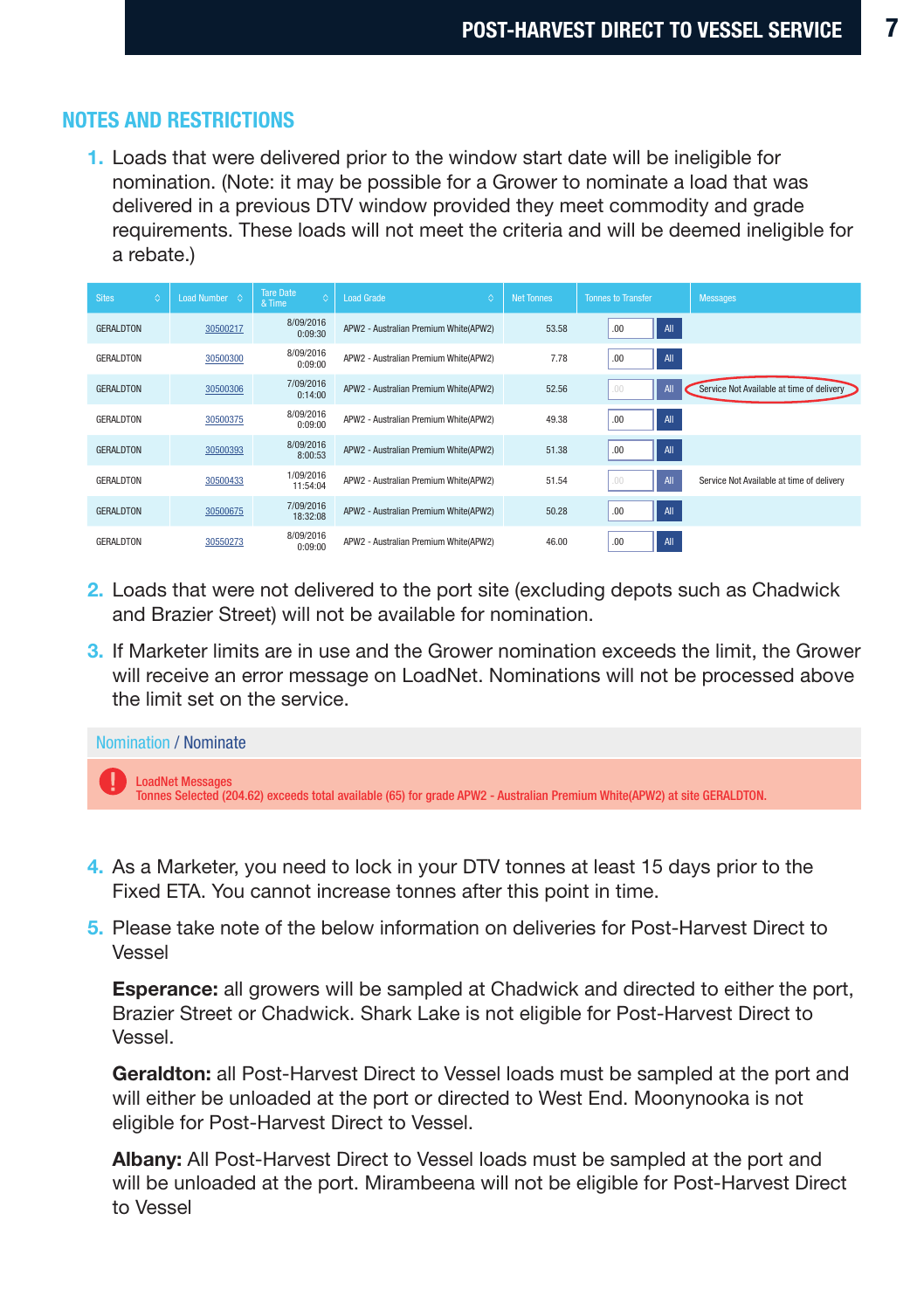## CONFIRMING LOADS FOR A VESSEL

### **OVERVIEW**

At the conclusion of the Post-Harvest Direct to Vessel delivery window, the Marketer must confirm the loads that were delivered for that vessel.

### PROCESS

- 1. Extract or compile a list of the loads that were nominated during the vessel's DTV window.
- 2. The list should contain at least the load number as it appears in LoadNet and the quantity.
- 3. Email the load list to customersupport@cbh.com.au
- 4. CBH Operations will verify the eligibility of each load and advise of any issues.
- 5. Once reconciled, CBH Operations will pay applicable rebates to Growers and **Marketers**
- 6. Growers will be paid on total unshrunk tonnes delivered by the grower to the direct account, multiplied by \$3.80.
- 7. M&T/Marketer(s) will recieve a rebate on the total tonnes that the Growers deliver to the direct account, less the applicable shrink rate (shrunk tonnes), multiplied by the rebate value.